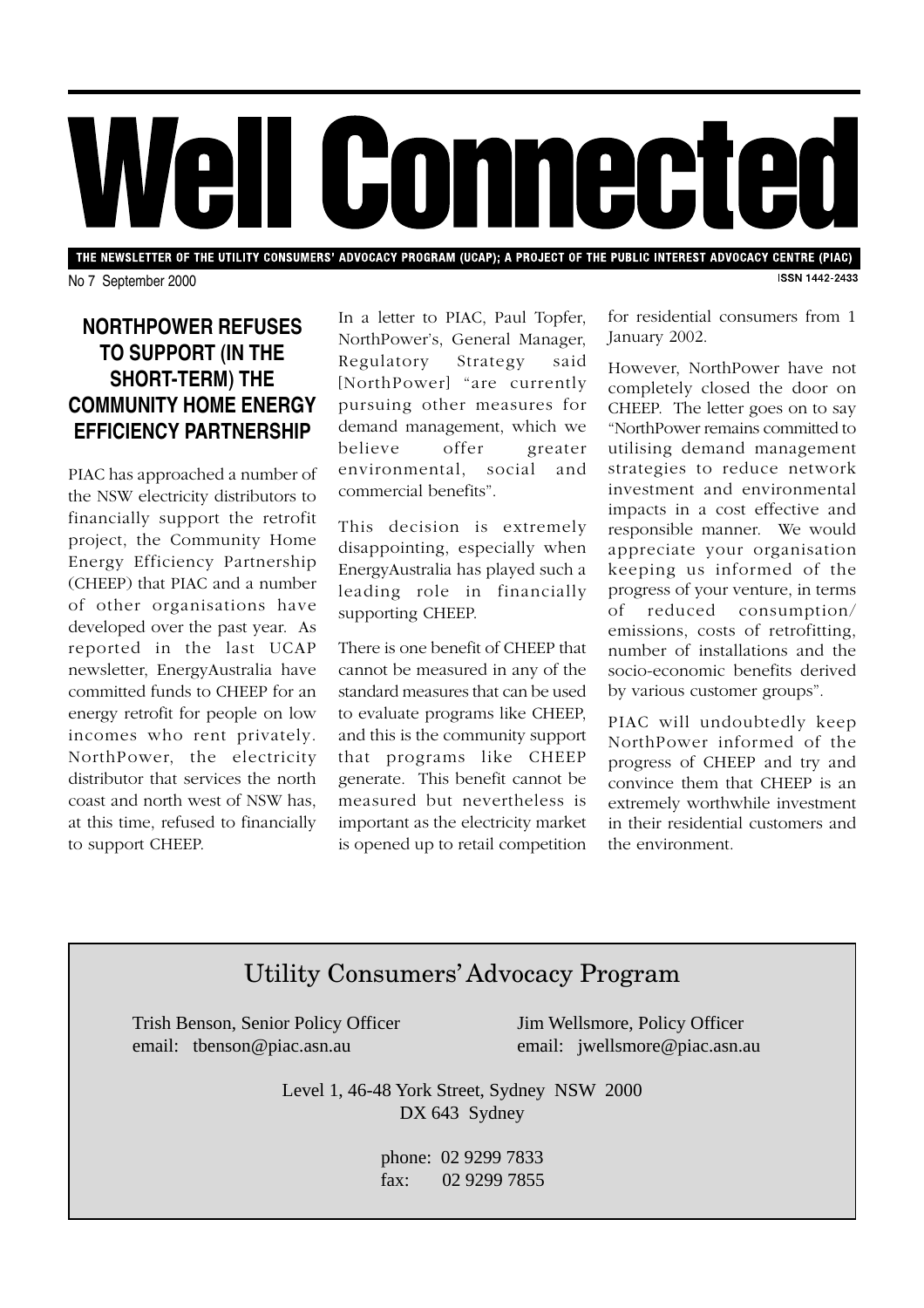#### **PUBLIC BENEFITS**

The Electricity Association of NSW has provided funding to PIAC to develop a paper on public benefits. This project was refused funding by NSW Treasury when PIAC proposed that the project be jointly funded by the Department of Community Services, the Market Implementation Group and the Ministry of Energy and Utilities.

The paper will be published as the third in UCAP's Occasional Policy Paper series over the next couple of weeks. The paper was written by Craig Johnston, a social policy consultant.

PIAC wants to express our sincerest thanks to the Electricity Association of NSW for financially supporting this project.

#### **AGL'S ACCESS ARRANGEMENT**

After a protracted process, the Independent Pricing and Regulatory Tribunal (IPART) has approved AGL Gas Networks Company's (AGLGN) Access Arrangement. This process began in January 1999 and after IPART's final decision on 21 July 2000, AGL had to make 46 amendments to their Access Arrangement before it could be approved by the Tribunal.

After an independent audit commissioned by IPART of AGLGN's pricing and cost allocation model, the Tribunal has finally been satisfied that the 46 amendments required by them in the Final Decision have been made by AGL.

For the tariff market that is customers that include the majority of residential consumers, IPART has imposed a CPI-1 price cap on tariff network prices. Network costs make up approximately 60% of a residential customer's gas bill. This is despite AGLGN arguing that there should be a CPI+X price cap would have meant that residential consumers would have borne real price increases on the network component of their bill.

The approved access arrangement came into force on 1 October 2000.

### **PRICE REGULATION FOR RESIDENTIAL ELECTRICITY CONSUMERS**

As regular readers of *Well Connected* will be aware, full retail contestability in gas and electricity, now due for introduction from September 2001 and January 2002 respectively, could see many residential users exposed to price exploitation. PIAC and consumer groups as well as the Independent Pricing and Regulatory Tribunal (IPART) have called repeatedly for a system of default tariffs to protect those households who will be locked out of competition. At the UCAP conference held last June the Minister for Energy and Utilities, the Hon Kim Yeadon, committed the Government to introducing a system of default pricing. Advice has now been sought by the Premier, the Hon Bob Carr from IPART on what mechanisms might be appropriate for the setting of a capped default price.

PIAC has made several submissions to the Tribunal's investigation. As discussed in the second of our *UCAP Occasional Policy Papers*, high prices for default customers are seen by many stakeholders as an important component of competition. This was borne out in the many submissions received by the Tribunal from incumbent and

prospective retailers. The term 'retail headroom' is the latest bit of jargon and it is used to justify high prices.

The terms of reference set by the Government for the Tribunal's investigation require consideration to be given to future changes in the costs of power generation. A report prepared by the Tribunal's consultants indicates that a 'generation allowance' could have significant impact on household energy bills - forcing these up by 30% or more.

In addition, considerable support has been generated for the option of permitting the retailers room to 're-balance' their existing tariffs. This is argued as necessary to remove cross subsidies between different residential users. Households who are more expensive to supply, perhaps because of their location, could see a further rise in their electricity bills.

The lack of an established mechanism for default prices has been highlighted in policy debates concerning a number of the arrangements for full retail contestability. The final decision by the Government, based on recommendations from the Tribunal, will have implications for the nature of the protections given to consumers in relation to energy contracts; for the complexity of the systems for transferring customers between retailers; and for decisions about the introduction of new technology 'time-of-use' meters.

The Government has directed the Tribunal to report by 31 October and the report will be made publicly available.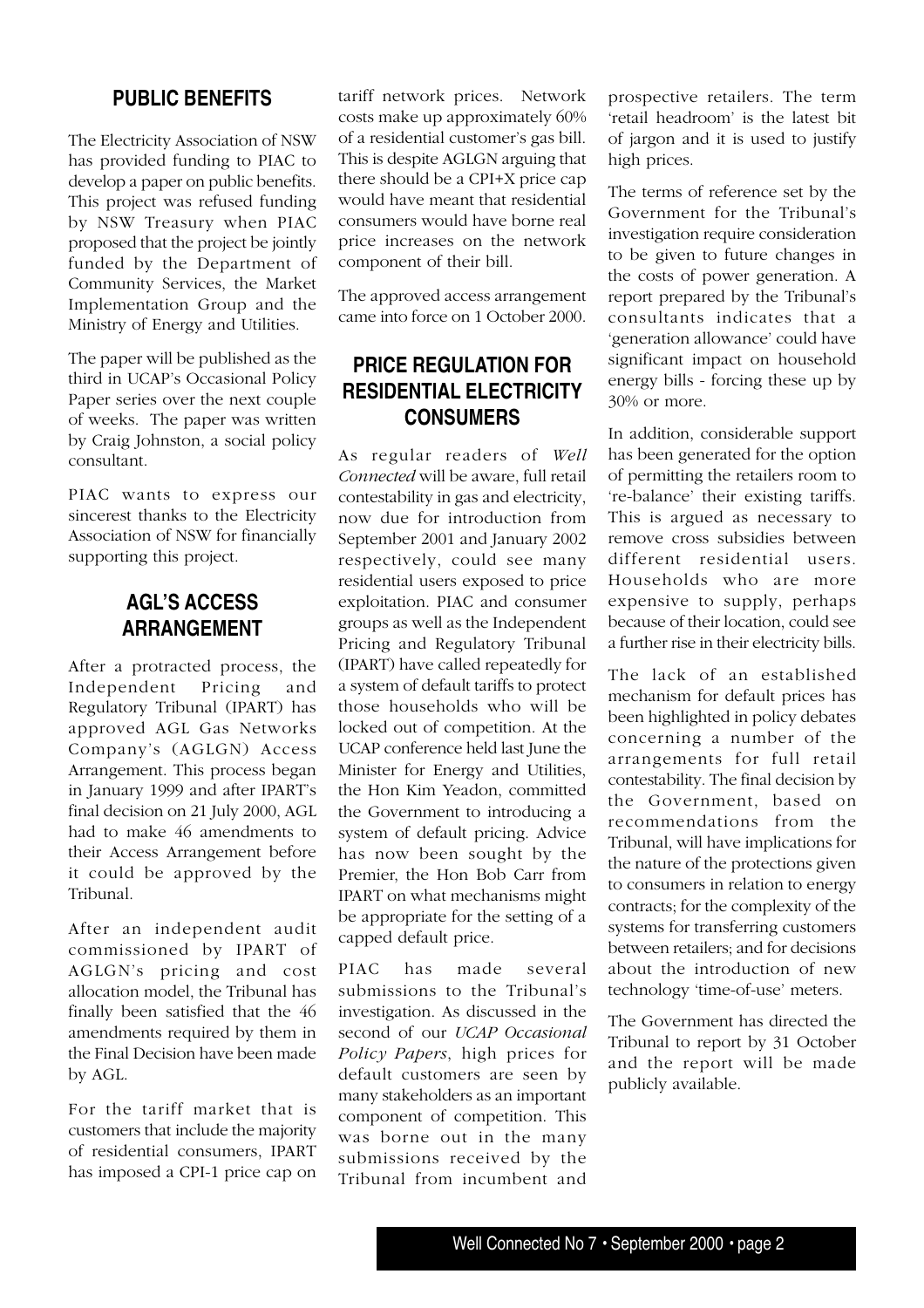## **SECURITY DEPOSITS IN THE NSW ELECTRICITY INDUSTRY**

As part of IPART's examination of default tariff pricing (see the article on page 2 of this newsletter), IPART requested a range of information from the NSW electricity retailers including the number of security deposits levied or held for urban residential, rural residential and non-residential customers for 1999 and 2000 (this information has been made publicly available). We thought it would be of interest if a percentage of number of security deposits compared with customer numbers in each category was done.

## **'DISCOMFORT' FOR ELECTRICITY USERS**

Price caps in the competitive energy market cannot be set at a level which is 'comfortable' for consumers - this was the consensus amongst energy retailers revealed at a roundtable discussion on 7 September. The roundtable was convened by the Independent Pricing and Regulatory Tribunal (IPART) as part of its investigation of default electricity prices. PIAC was joined in the discussion by the NSW Council of Social Service (NCOSS) and the Smith Family as well as representatives of the Government and a dozen energy retailers.

Default prices will be charged to those residential users who do not take up one of the new competitive packages offered by energy retailers. This group will predominantly consist of lowincome and disadvantaged consumers.

#### **WIN ON WATER PRICING**

Residential customers of Sydney Water have received some good news on prices with the recent determination issued by the Independent Pricing and Regulatory Tribunal (IPART) covering prices of the Corporation for 2000/1 - 2003/4. PIAC has welcomed the decision and is very

|                                                           | <b>Number of Customers</b>     |                                | <b>Number of Security Deposits</b> |                            | Percentage           |                     |
|-----------------------------------------------------------|--------------------------------|--------------------------------|------------------------------------|----------------------------|----------------------|---------------------|
| Energy<br>Australia                                       | 1999                           | 2000                           | 1999                               | 2000                       | 1999                 | 2000                |
| Urban residential<br>Rural residential<br>Non-residential | 1,227,163<br>11,372<br>140,394 | 1,247,596<br>11,558<br>135,517 | 191,997<br>10,105                  | 191,997<br>10,105          | 16.4<br>7.1          | 15.3<br>7.4         |
| Integral                                                  | 1999                           | 2000                           | 1999                               | 2000                       | 1999                 | 2000                |
| Urban residential<br>Rural residential<br>Non-residential | 672,386<br>1,557<br>66,395     | 671,295<br>1,833<br>63,716     | 121,089<br>181<br>19,628           | 134,129<br>179<br>20,458   | 18<br>11.6<br>29.5   | 19.9<br>9.7<br>32.1 |
| GSE <sup>1</sup>                                          | 1999                           | 2000                           | 1999                               | 2000                       | 1999                 | 2000                |
| Urban residential<br>Rural residential<br>Non-residential | 149,168<br>44,046<br>32,974    | 151,639<br>44,829<br>33,047    | $N/A^2$                            | 14,344<br>4,285<br>1,139   |                      | 9.4<br>9.5<br>3.4   |
| Advance <sup>3</sup>                                      | 1999                           | 2000                           | 1999                               | 2000                       | 1999                 | 2000                |
| Urban residential<br>Rural residential<br>Non-residential | 75,807<br>23,466<br>20,040     | 76,938<br>23,725<br>20,141     | 13,228<br>338<br>1,734             | 14,067<br>393<br>1,841     | 17.4<br>1.4<br>8.6   | 18.2<br>1.6<br>9.1  |
| <b>NorthPower</b>                                         | 1999                           | 2000                           | 1999                               | 2000                       | 1999                 | 2000                |
| Urban residential<br>Rural residential<br>Non-residential | 259,394<br>96,776              | 266,180<br>97,002              | 54,962<br>11,504<br>11,178         | 54,807<br>11,471<br>11,161 | 21.1<br>11.5         | 20.5<br>11.5        |
| <b>Aust Inland</b>                                        | 1999                           | 2000                           | 1999                               | 2000                       | 1999                 | 2000                |
| Urban residential<br>Rural residential<br>Non-residential | 12,379<br>3,210<br>3,320       | 12,273<br>3,198<br>3,417       | 7.600<br>600<br>950                | 7,488<br>559<br>890        | 61.4<br>18.7<br>28.6 | 61<br>17.5<br>26    |

<sup>1</sup> GSE does not levy security deposits anymore, so the number for their security deposits is the number they hold.<br><sup>2</sup> GSE do not have the data for 1000 so have not reported numbers for 1000.

<sup>2</sup> GSE do not have the data for  $\frac{1999}{9}$  so have not reported numbers for 1999.

The number of security deposits held or levied by Advance Energy was not included in the original IPART information but was subsequently e-mailed to PIAC. <sup>4</sup>

NorthPower do not differentiate their rural tariffs by business and domestic customers.